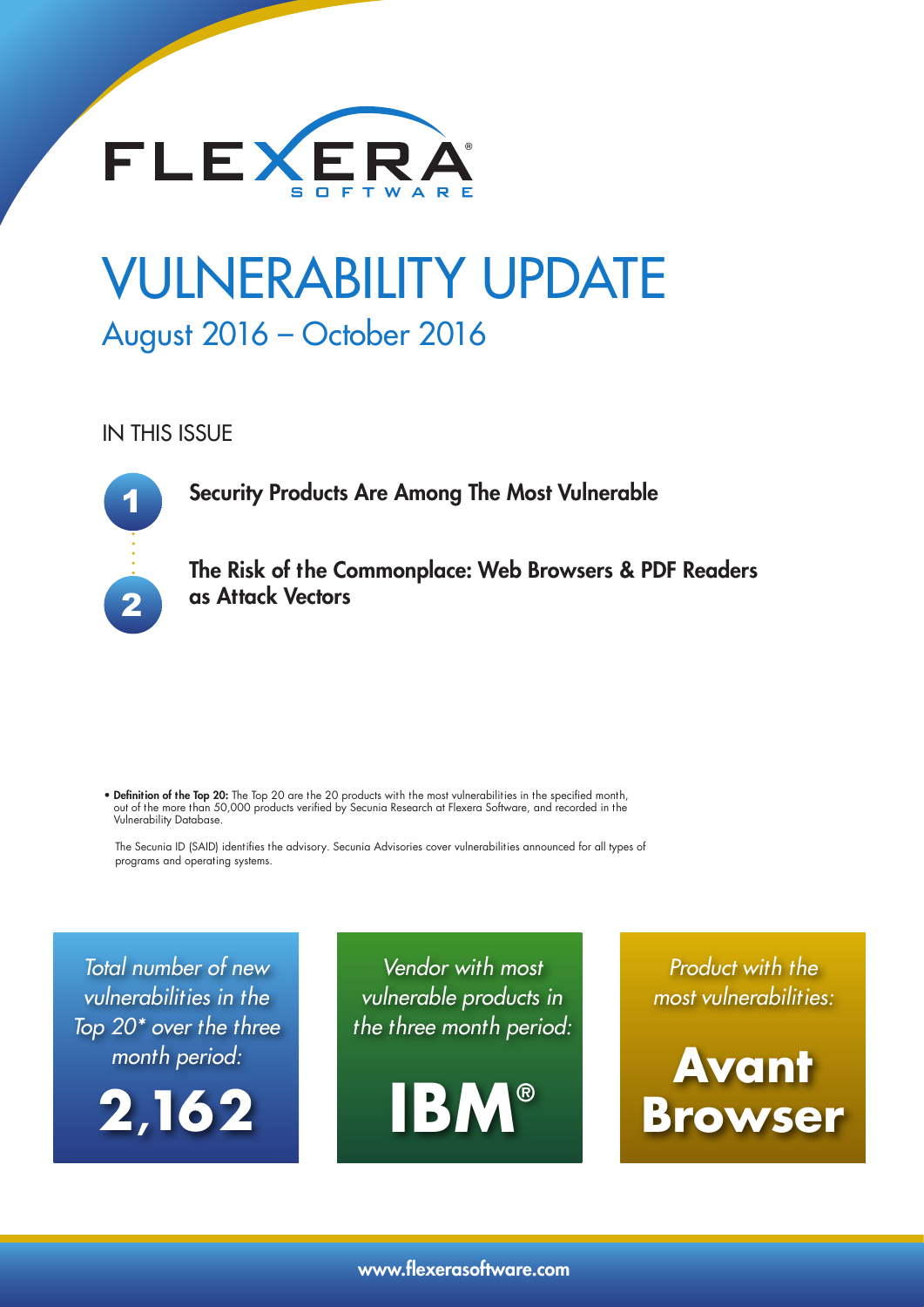

### Security Products Are Among The Most Vulnerable:

This month's report underscores the reality that no software is free of risk from software vulnerabilities – not even security applications. In August, September and/or October, of the 46 products appearing at least once in the list of top 20 products with the most vulnerabilities 11 were security related products from vendors such as AlienVault, IBM, Juniper, McAfee, Palo Alto and Splunk. Many of the vulnerabilities in these security products are actually vulnerabilities discovered in open source or third-party components embedded within them. This highlights how important it is that software producers understand the thirdparty components used in their products and the vulnerabilities associated with them. All producers – including those that develop security software – must act quickly to patch vulnerable components and inform customers, in order avoid exposing them to the risk of exploitation of those vulnerabilities. This was reinforced when Forrester released a [report](https://www.forrester.com/report/Your+Security+Products+Arent+Secure/-/E-RES131522?objectid=RES131522) in October, 2016, "Your Security Products Aren't Secure," which [highlighted](https://twitter.com/gtheriault/status/783394049818591232) recent vulnerabilities found in security products and provided recommendations.

### The Risk of the Commonplace: Web Browsers &

#### PDF Readers as Attack Vectors:

Some software products are used so ubiquitously that hackers view them as attractive candidates for attack. Web browsers and PDF readers fall into this category – and rightly so. The data from this month's report reminds us that commonly used browsers and PDF readers – commonly have software vulnerabilities, which can be exploited as attack vectors by hackers. So all applications must be patched – not only the most common ones, but all of those present on users' machines and in their environments. To illustrate the point, in August, September and/or October 46 products appeared at least once in the list of top 20 products with the most vulnerabilities. Seven of those products were either web browsers (Apple Safari, Avant Browser, Cyberfox, Google Chrome, Mozilla Firefox) or PDF readers (Adobe Reader and Foxit Phantom PDF).